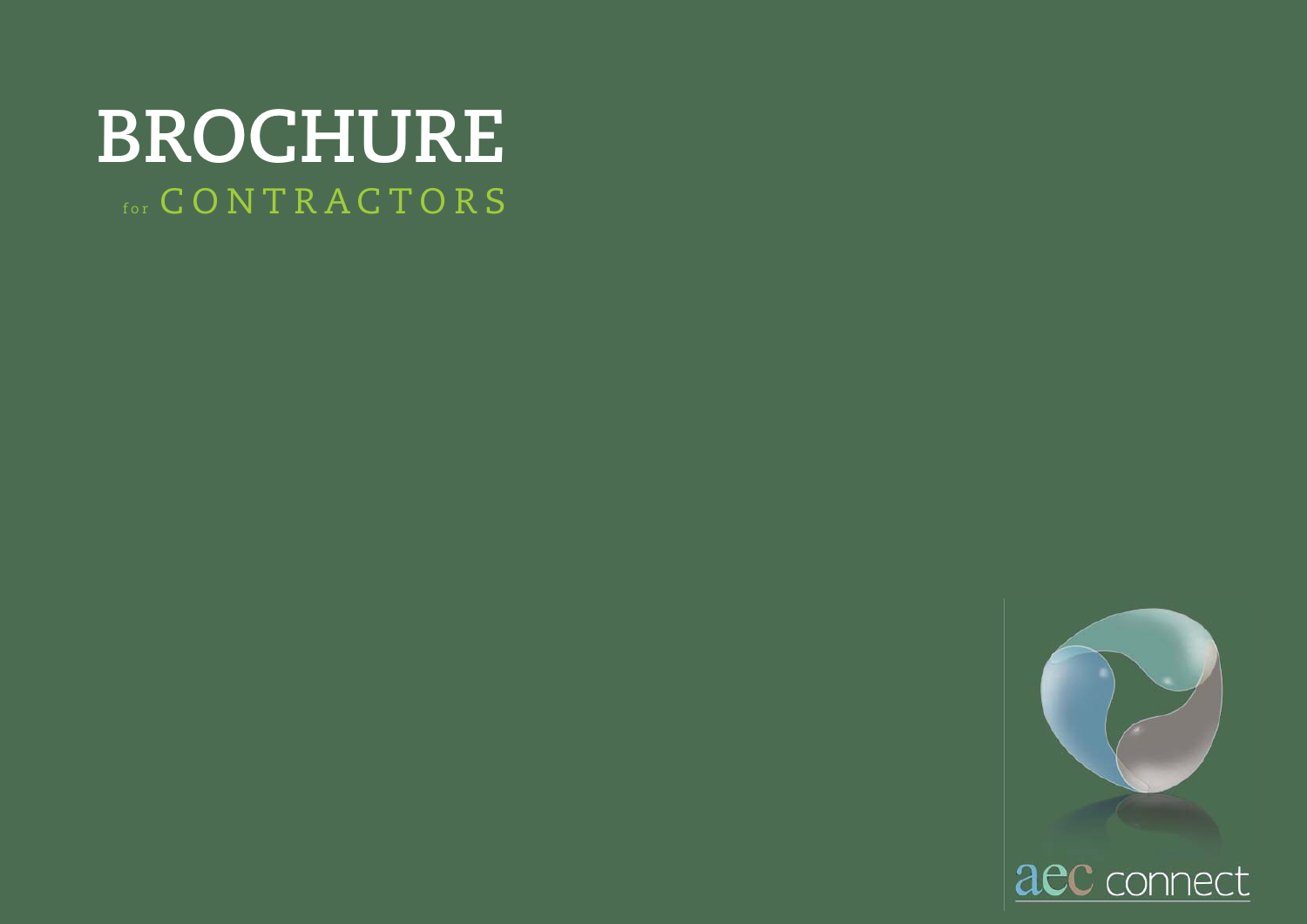### Introduction

AEC Connect offers Main Contractors and Subcontractors advice about implementing and utilising Design Technology, such as Buildinig Information Modelling (BIM) and Lean Construction, in their everyday practice.

Complex projects, multi- and trans-disciplinary teams, aggressive timelines, tight economic constraints, rising performance standards. These and other interrelated factors challenge professionals in the building industry to establish effective working practices and to continually improve them.

With our insights and experience we assist you in integrating leading-edge technologies with company cultures. We do so by auditing existing efforts within your organisation and by developing strategic directions for BIM and Construction Management in accordance with your firm's leadership.

AEC Connect brings to bear a range of skills and techniques including: BIM, Lean Construction, Optioneering, IPD and other collaborative contract structures, negotiation and communication skills, industry functions and seminars.



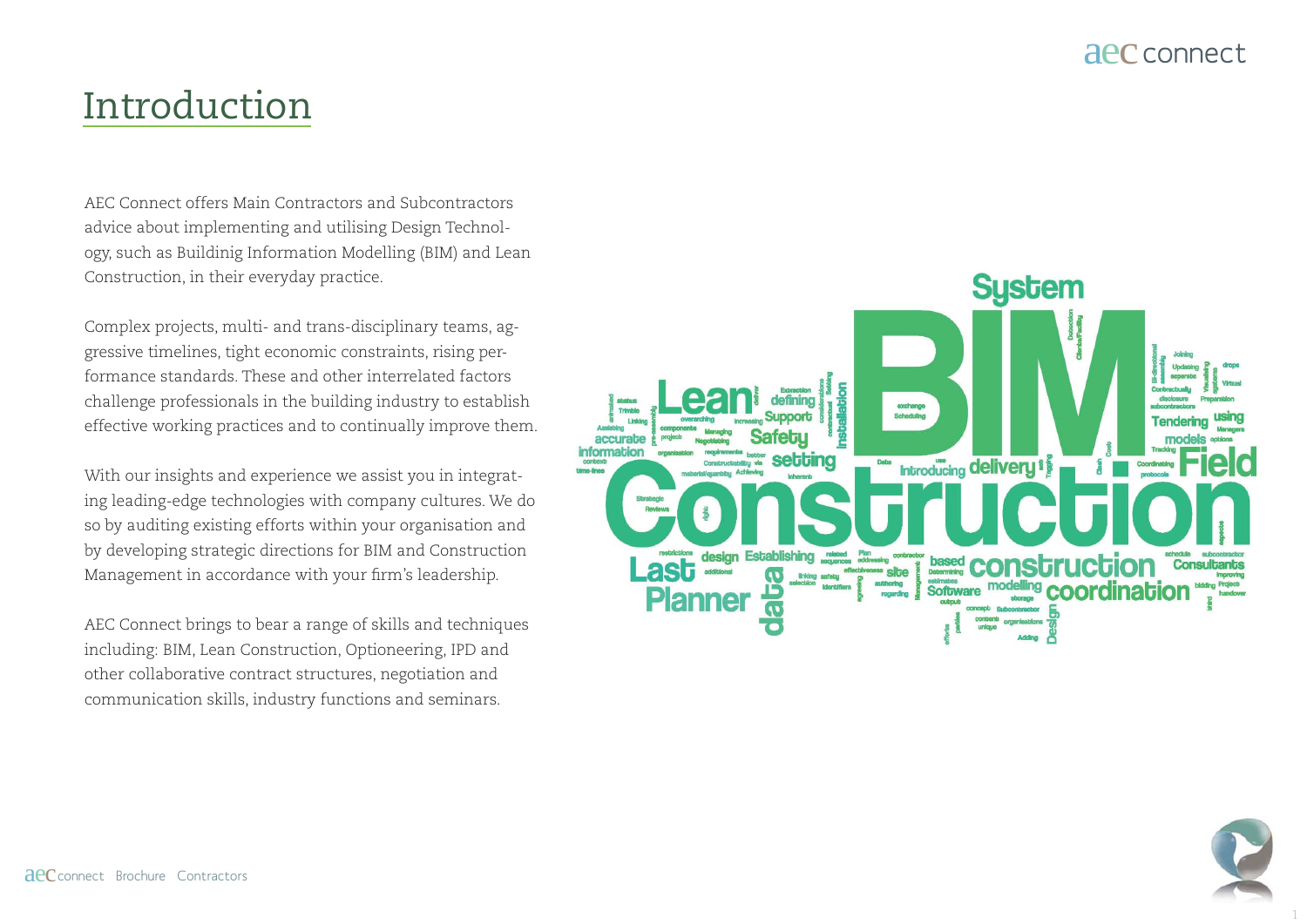## Services - Summary



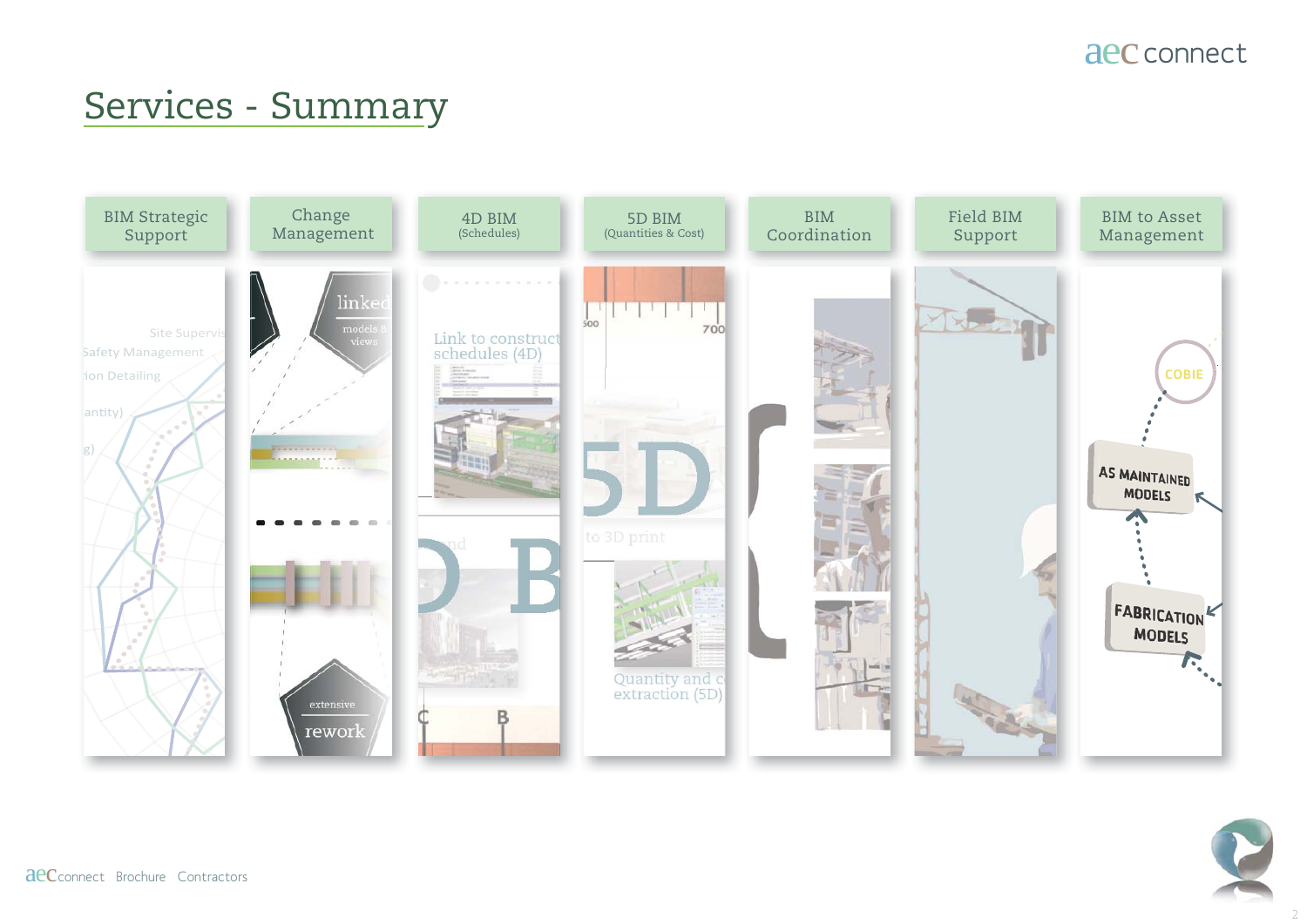#### aec connect

## **BIM Strategic Support**

Developing your organisation's strategic approach to BIM, based on your aspirations

Considering your organisation's core business in regard to Design Technology uptake & innovation

Defining the 'Spectrum of BIM Services' your organisation should invest in

Profiling and marketing the ongoing BIM capabilities in your organisation

- Explaining the value of BIM for your business Q
- Determining your aspired BIM level  $\bullet$
- Reconciling it with your main industry partners  $\bullet$
- Developing your BIM communication strategy  $\bullet$



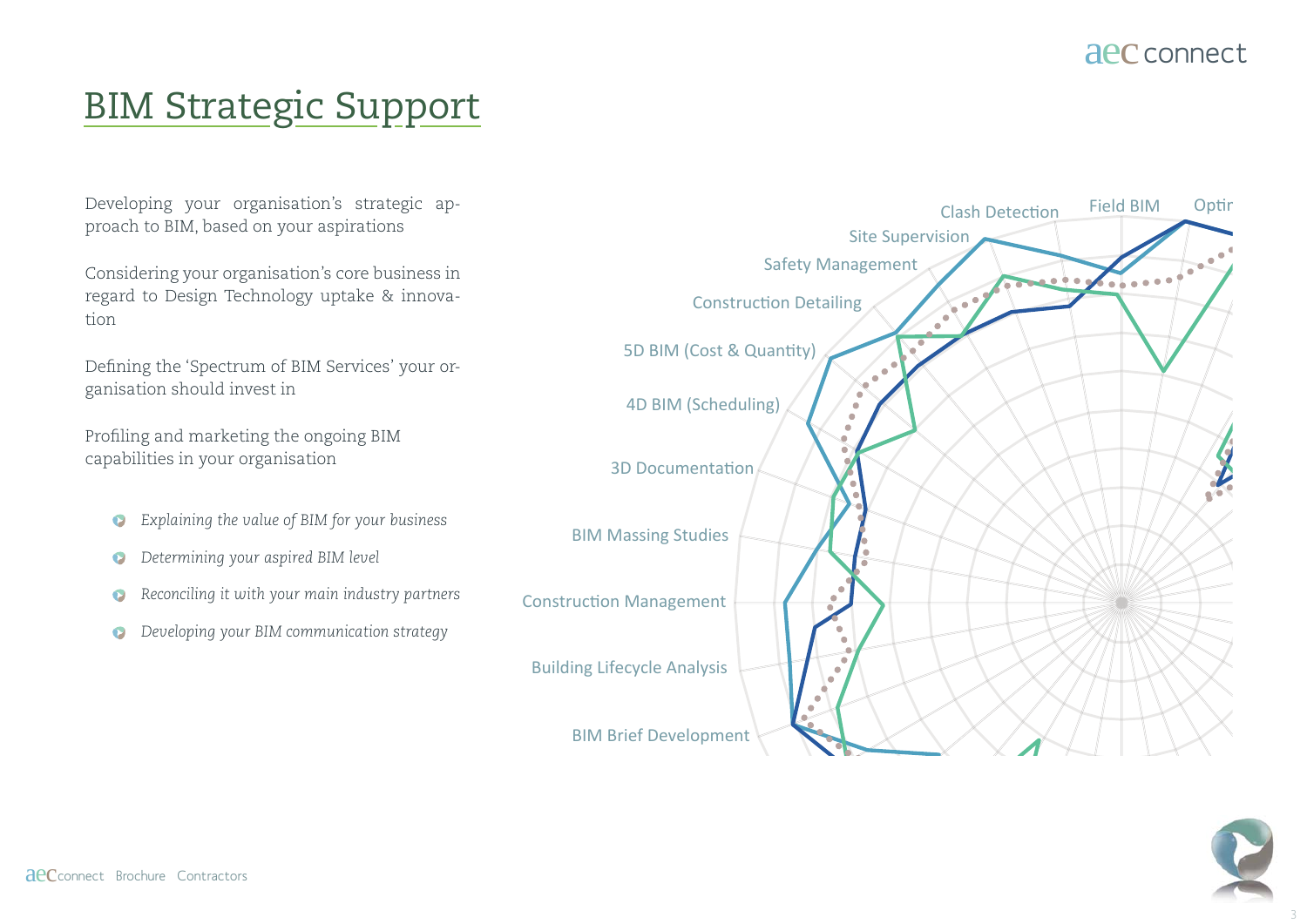## BIM Execution/Management Plans

AEC Connect helps you to establish the key guiding documents that regulte the information flow between you, your sub-contractors, the consultants, and the client.

We have vast experience in developing these crucial coordination protocols that have now become standard on any medium to large BIM project across Australia.

AEC Connect willl work with you and your key stakeholders in order to come to an execution (or 'management') Plan that will become the key framework for delivery througout the various Levels of Development (LODs) of federated BIMs.

- *Early client workshops*  $\bullet$
- *Group Charettes to establish first principles*
- *Writing the BIM Execution/Management Plan*
- *Propagating the BIM Plan to the project-team*

#### WORKFLOW COMPARISON



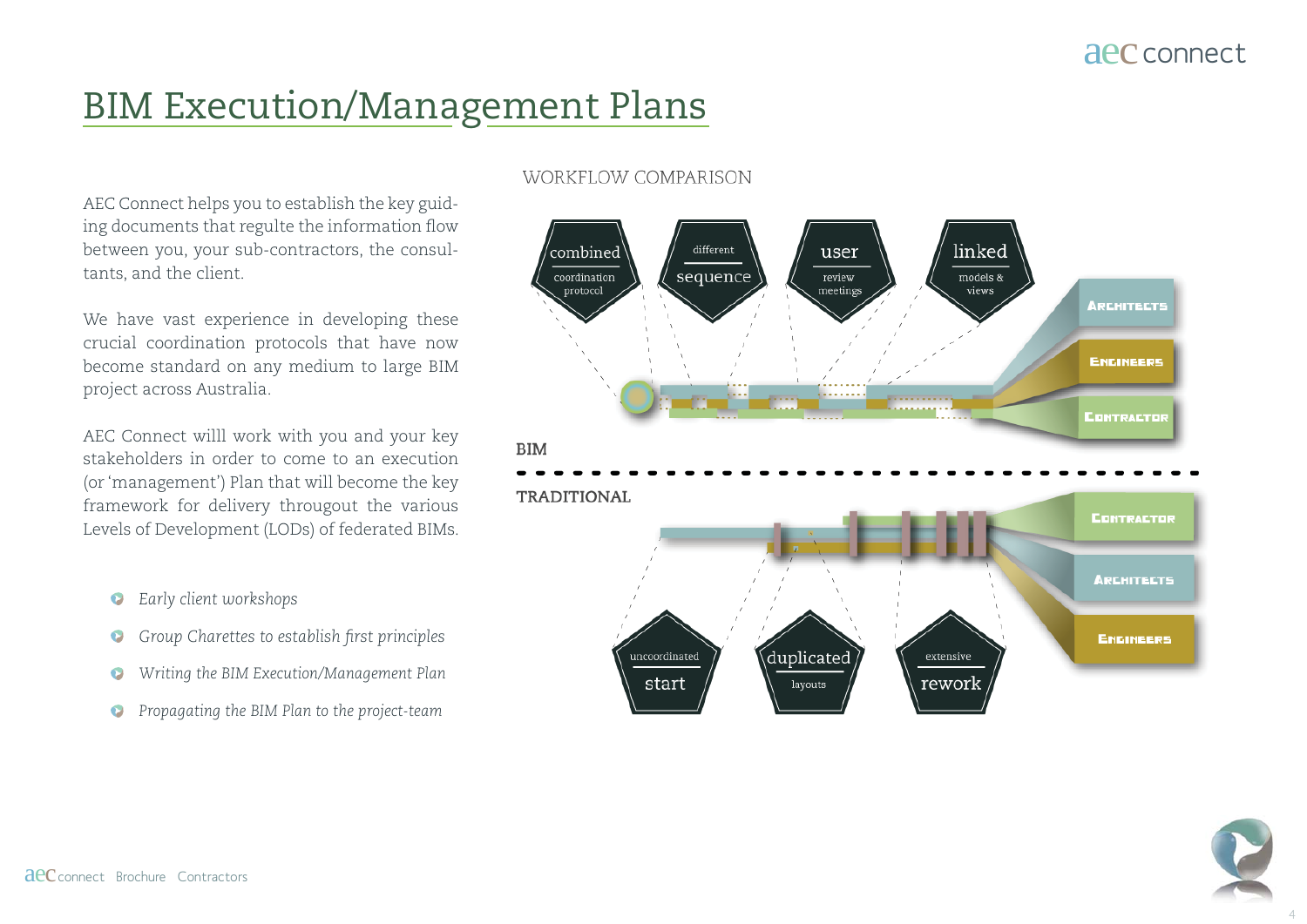## BIM for Scheduling (4D BIM)

Linking Building Information output to construction time-lines and progress on site.

Introducing Software that assists in managing the entire construction schedule through BIM

Assisting with 4D BIM Software selection and data interoperability

Overseeing the production animated BIM construction sequences for visualisation

- *Introducing time aspects to BIM authoring*
- *Analysing Construction Feasibility*
- *Exploring Bi-directional data exchange options*
- *Visualising the construction status using BIM*



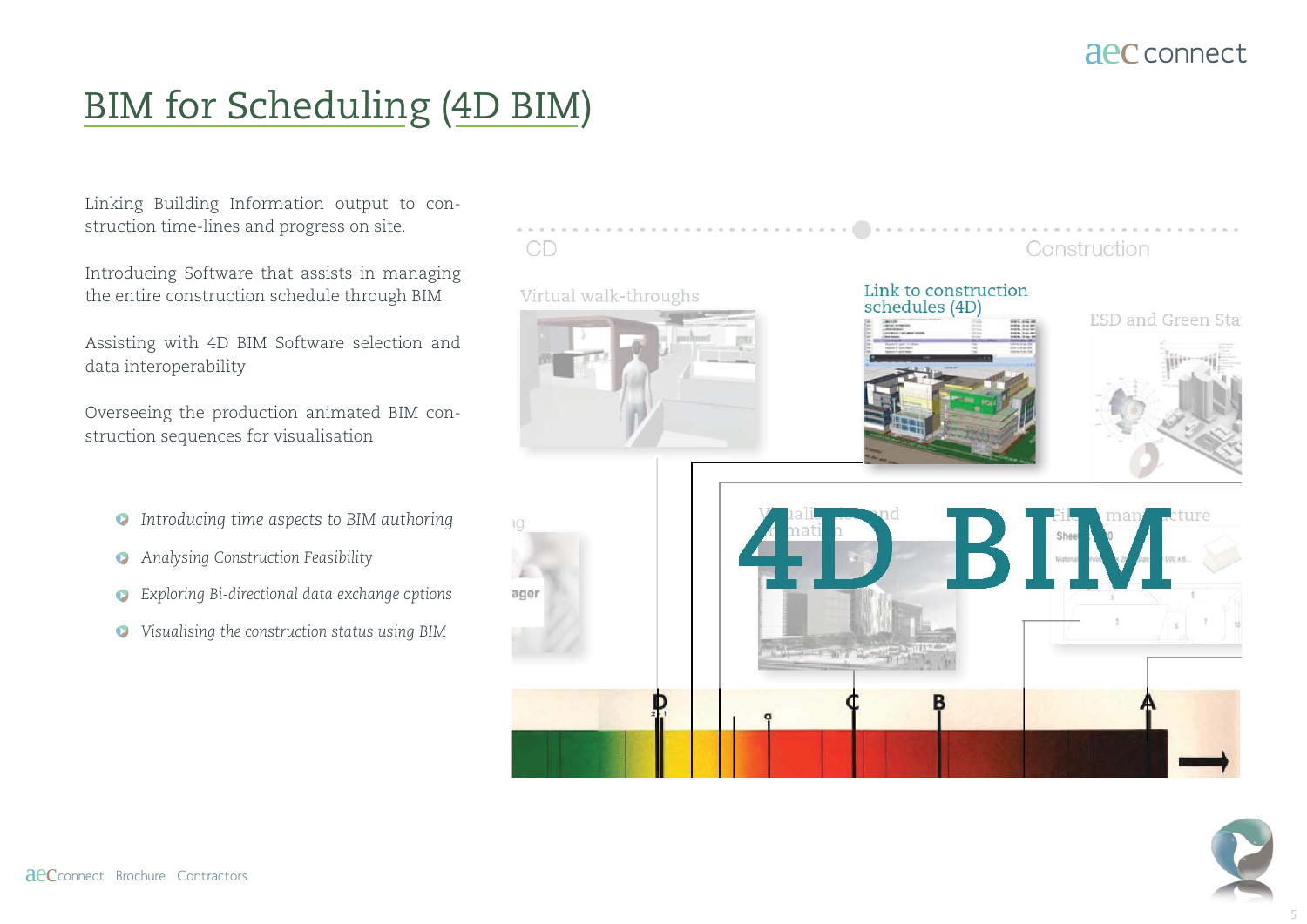## BIM for Tendering and Cost Extraction (5D BIM)

Determining the material and quantity information that needs to be attached to BIM objects

Introducing methods to achieve more accurate cost and quantity estimates based on BIM

Assisting with tendering (bidding) based on BIM data

Finding Software solutions for tracking installation time across the entire project using BIM

- *Linking construction information to QS tools*
- *Issuing quantities for bidding & production*
- *Assisting the preparation of Work Packages*
- *Analysing & shortening production cycle times*



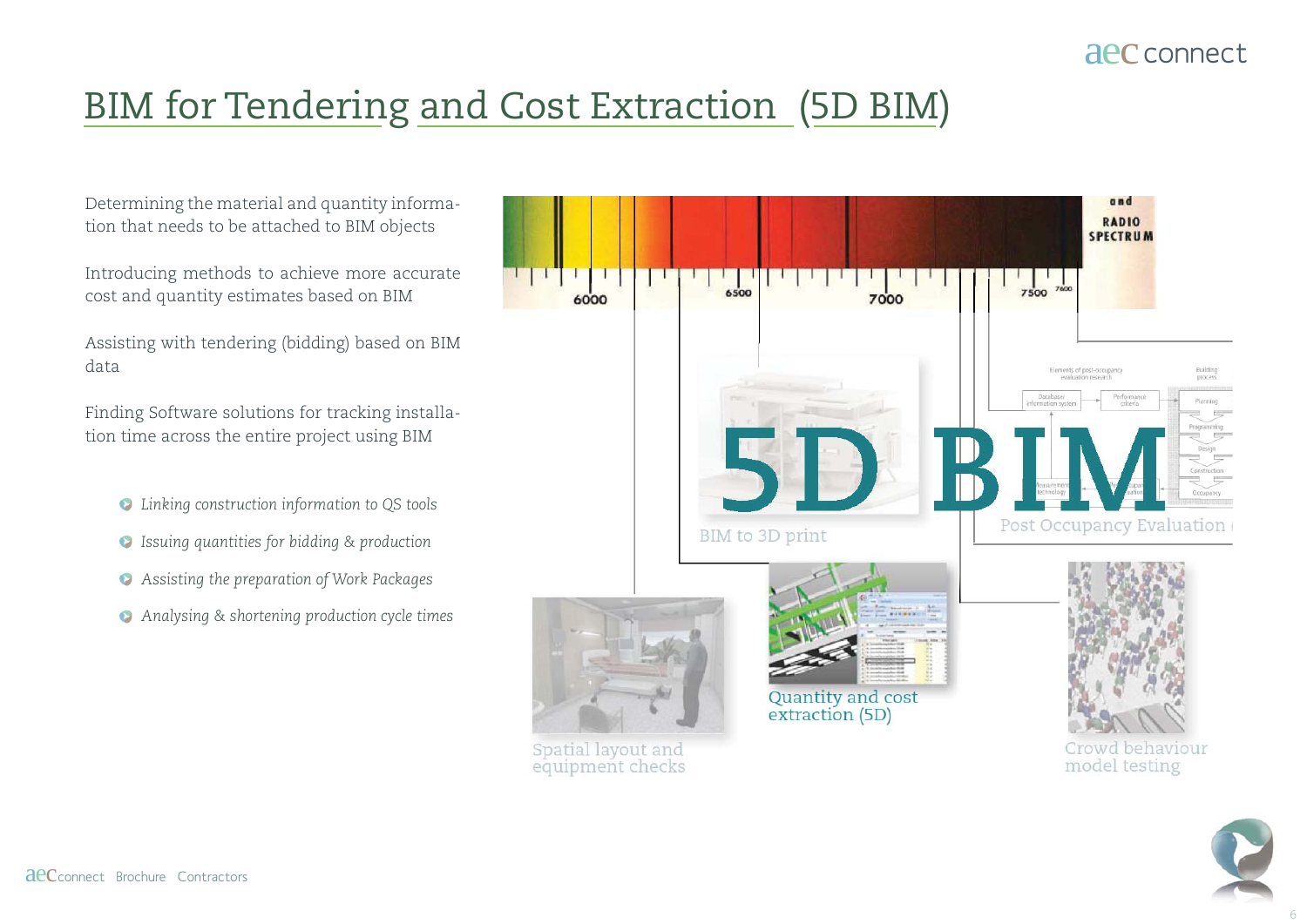## BIM Coordination

Introducing the concept of BIM coordination to your organisation and establishing the information requirements of Construction BIMs

Preparing and publishing a BIM Management Plan that determines BIM output by consultants and subcontractors

Joining BIM Project reviews between your organisation, consultants and the trade contractors

Introducing and adopting the 'Last Planner System' in coordination with your BIM efforts

- *Defining Stakeholders' responsibilities*
- *Setting overarching BIM deliverables*
- *Joining BIM reviews and coordination meetings*
- *Assisting with the synchronisation of Design BIM to Construction BIM*

#### Consultants





Main Contractor



#### Subcontractors







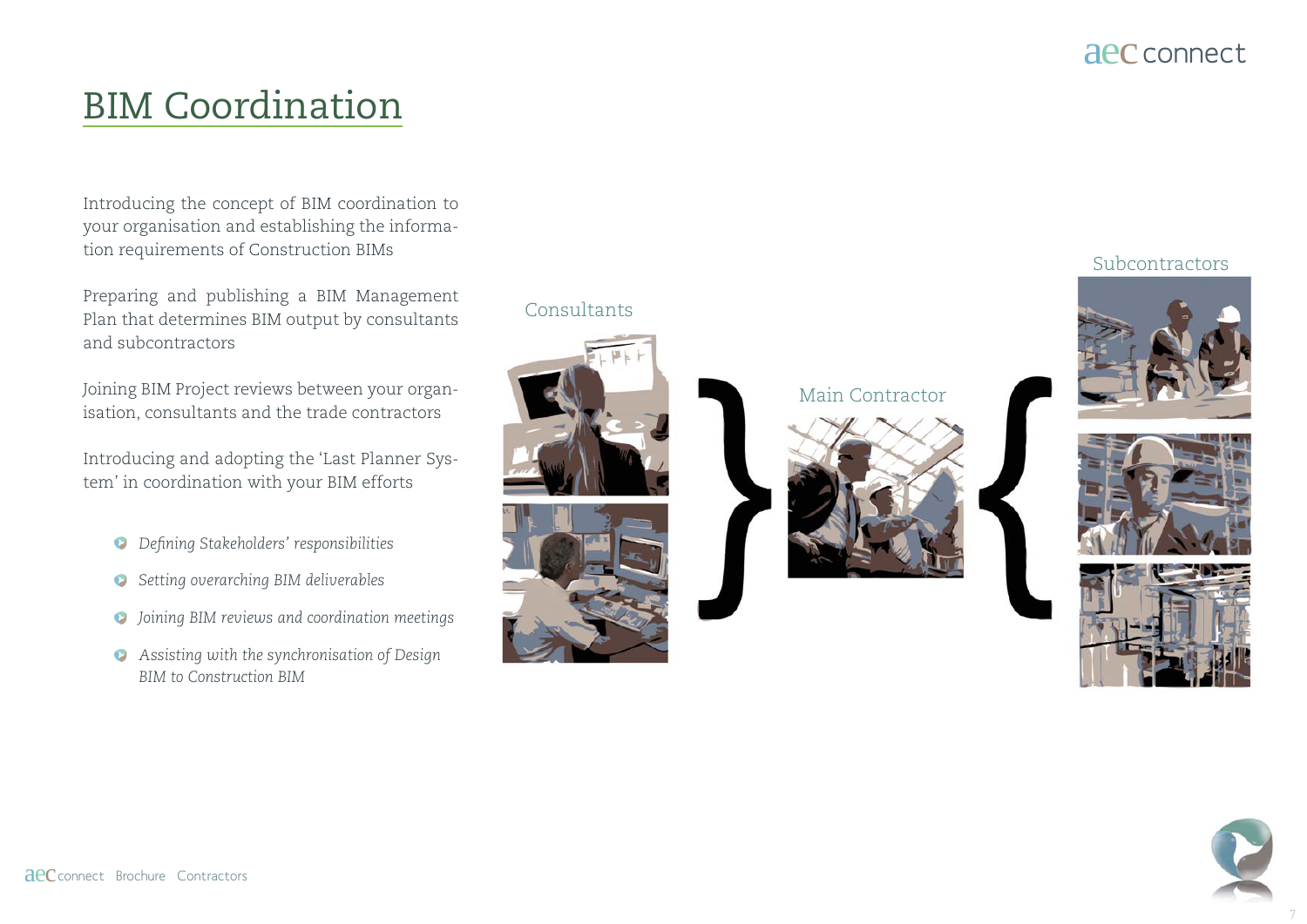## Field BIM Support

Assisting in setting up Field-BIM systems in your organisations

Facilitating support for tracking the status of systems and equipment on site

Introducing BIM simulation processes that allow your organisation to improve safety during construction

Setting up a system for tagging construction components with unique identifiers

- *Set out on site using BIM technology*
- *Better on-site coordination of subcontractors*
- *Considering pre-assembly supported by BIM*
- *Defining BIM Kiosk requirements on site*



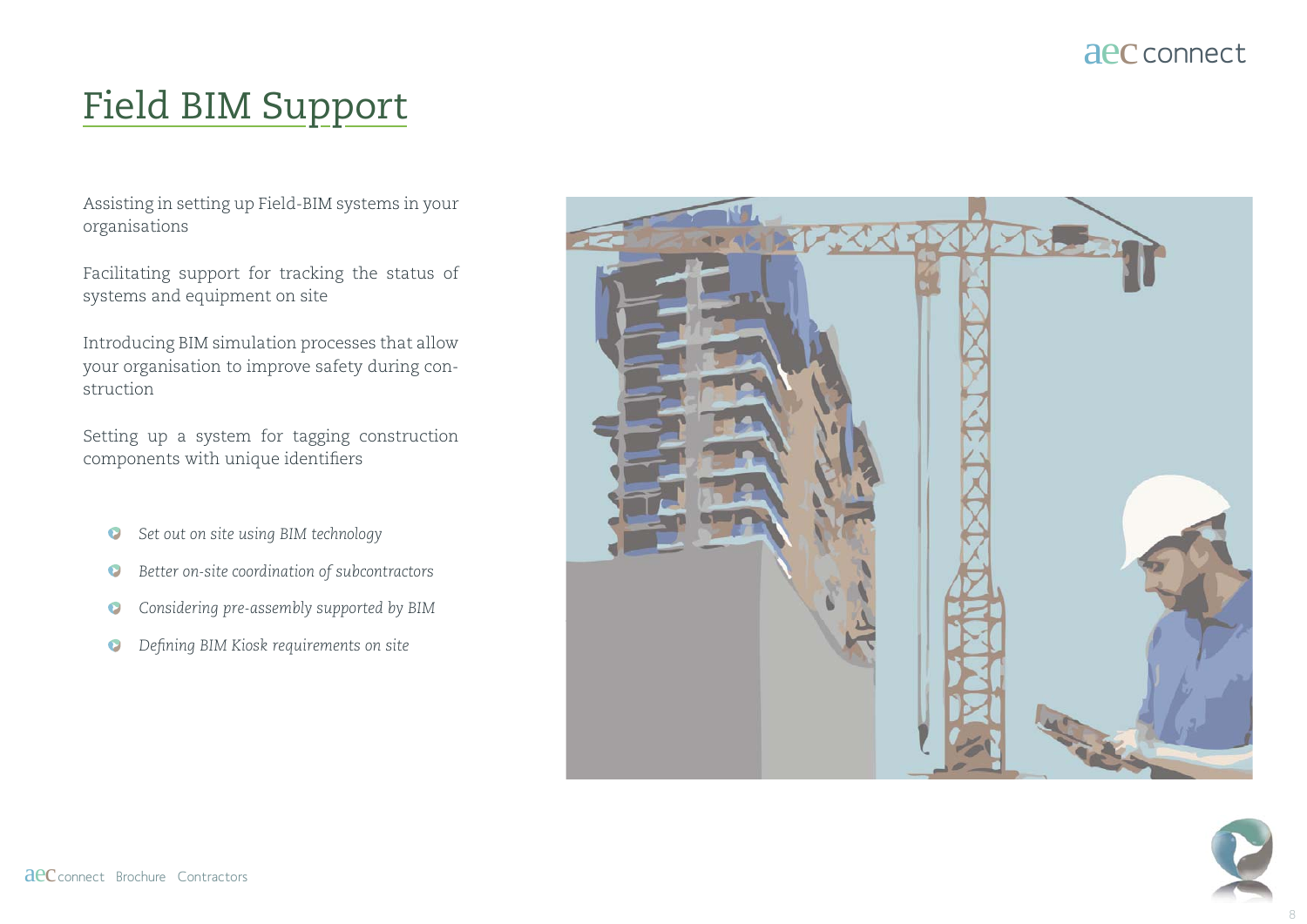### aec connect

## Linking Construction BIM to FM

Establishing data delivery protocols that support Facility Managers' maintenance systems

Defining COBie Data requirements for the Construction BIMs and FM

Assisting in the development of 'as maintained' data from the Construction BIM (6/7D)

Negotiating O&M data handover process with Clients/Facility Managers

Synchronising Commissioning between your organisation and the client based on BIM data

- Asset Management  $\bullet$
- Facility Maintenance  $\bullet$
- Space Planning  $\mathbf{Q}$
- Energy Management  $\bullet$
- Safety / Access Management  $\bullet$